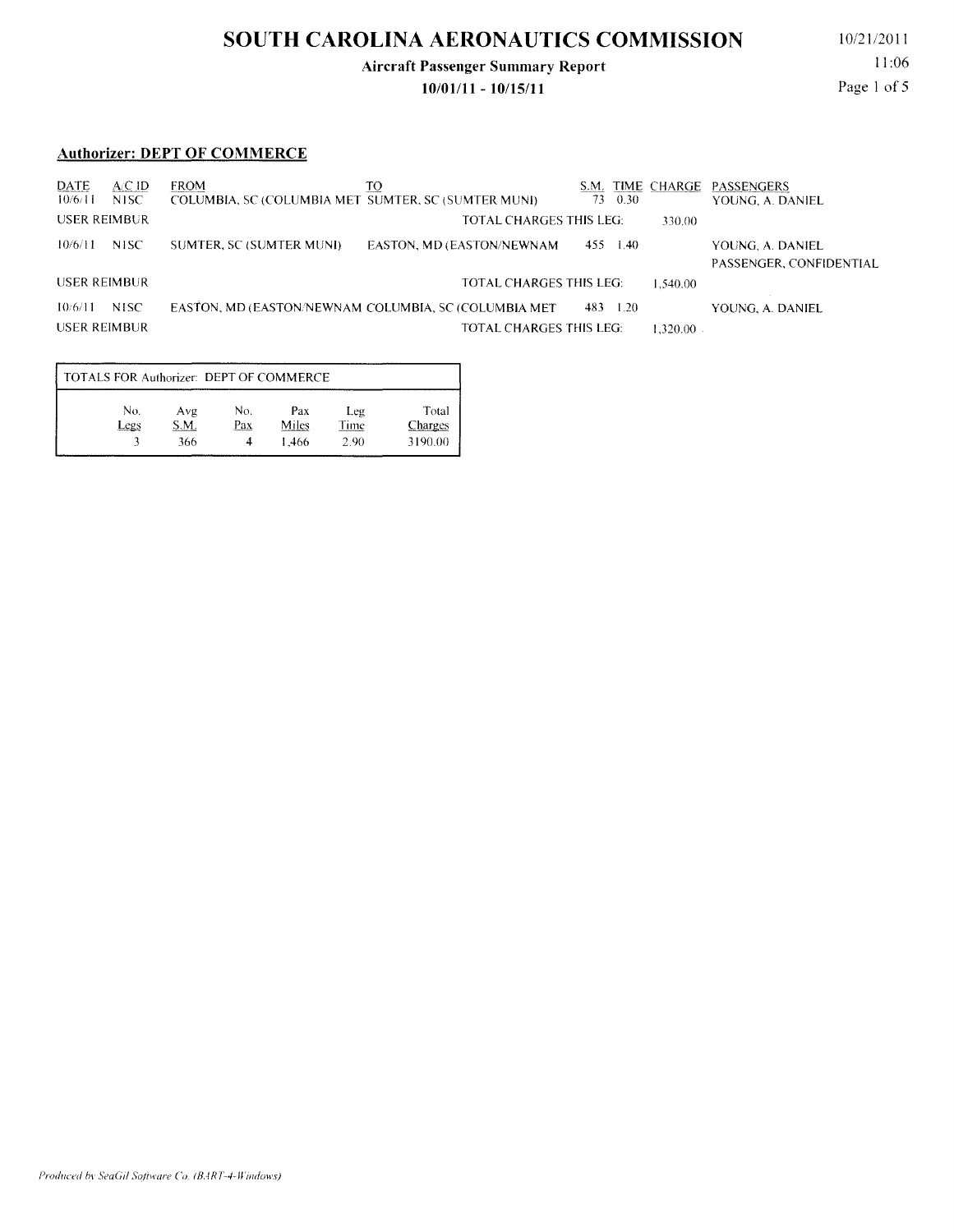#### **Aircraft Passenger Summary Report**

#### **10/01111 - 10/15/11**

10/21/2011 11:06 Page 2 of 5

#### **Authorizer: DIV OF AERONAUTICS - TRAIN**

 $\mathbb{Z}^2$ 

PATE *NC* ID FROM TO S.M. TIME CHARGE PASSENGERS 10/11/11 NISC COLUMBIA, SC (COLUMBIA MET COLUMBIA, SC (COLUMBIA MET 29 0.80 \*\*\* No Passengers \*\*\* TOTAL CHARGES THIS LEG: 880.00

| TOTALS FOR Authorizer: DIV OF AERONAUTICS - TRAIN |             |            |              |                     |                            |  |  |  |  |
|---------------------------------------------------|-------------|------------|--------------|---------------------|----------------------------|--|--|--|--|
| No.<br>Legs                                       | Avg<br>S.M. | No.<br>Pax | Pax<br>Miles | Leg<br>Time<br>0.80 | Total<br>'harges<br>880.00 |  |  |  |  |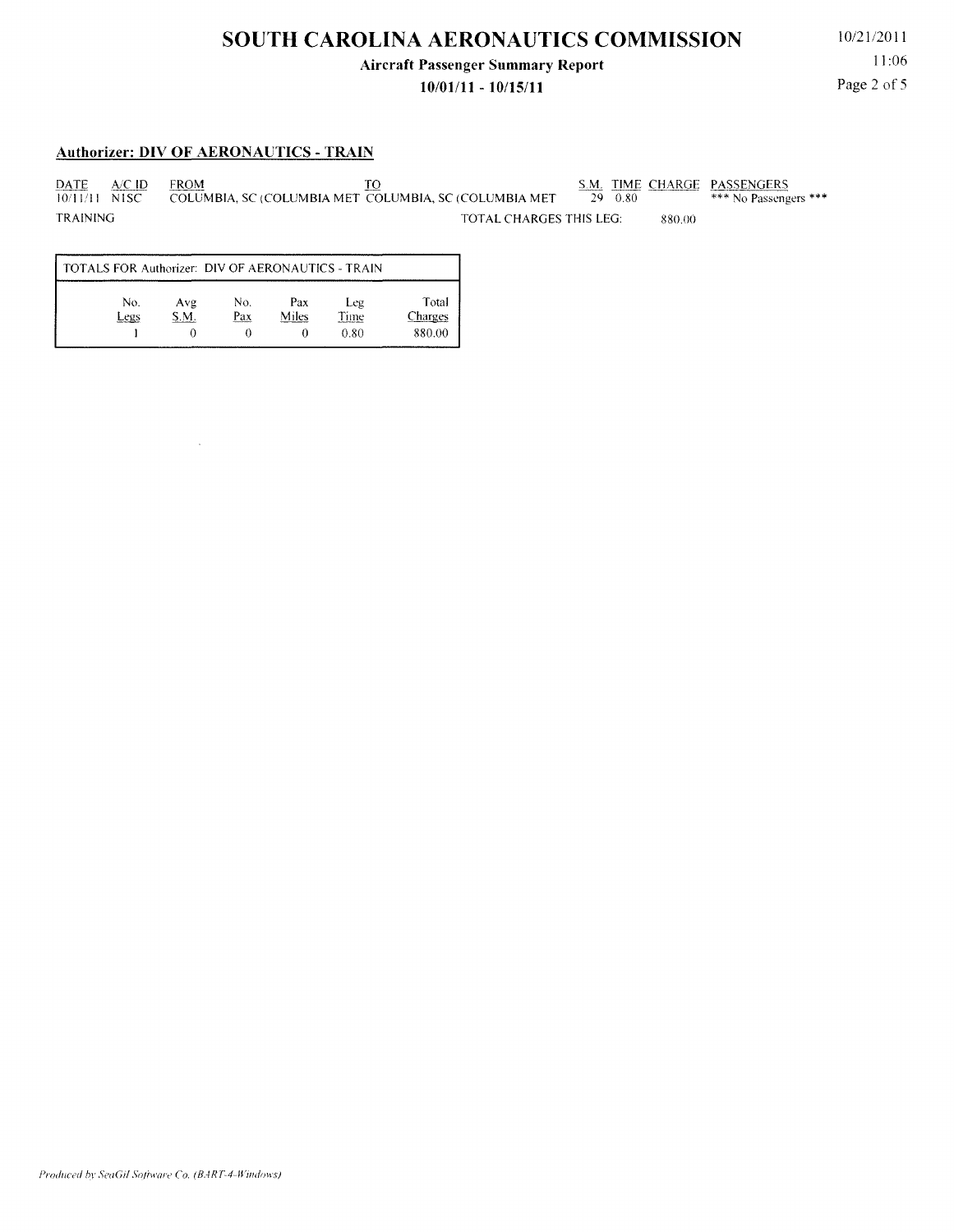### **SOUTH CAROLINA AERONAUTICS COMMISSION** 10/21/2011

### **Aircraft Passenger Summary Report**

**10/01/11 - 10/15/11** 

11:06 Page 3 of 5

#### **Authorizer: GOVERNOR'S OFFICE**

| DATE<br>10/6/11                   | $A/C$ ID<br>N <sub>2</sub> SC | <b>FROM</b><br>COLUMBIA, SC (COLUMBIA MET MONCKS CORNER, SC (BERKEL | TO                                                                                        | S.M.<br>0.30<br>109 | TIME CHARGE | PASSENGERS<br>HALEY, GOV. NIKKI R.<br>PEARSON, TIM<br>PRICE, BLANCHE<br>WILLIAMSON, KENNY |
|-----------------------------------|-------------------------------|---------------------------------------------------------------------|-------------------------------------------------------------------------------------------|---------------------|-------------|-------------------------------------------------------------------------------------------|
| <b>EXECUTIVE</b>                  |                               |                                                                     | <b>TOTAL CHARGES THIS LEG:</b>                                                            |                     | 255.00      |                                                                                           |
| 10/6/11                           | N <sub>2</sub> SC             | MONCKS CORNER, SC (BERKEL SUMTER, SC (SUMTER MUNI)                  |                                                                                           | 0.30<br>87          |             | HALEY, GOV. NIKKI R.<br>PEARSON, TIM<br>PRICE, BLANCHE<br>WILLIAMSON, KENNY               |
| <b>EXECUTIVE</b>                  |                               |                                                                     | <b>TOTAL CHARGES THIS LEG:</b>                                                            |                     | 255.00      |                                                                                           |
| 10/6/11                           | N <sub>2</sub> SC             | SUMTER, SC (SUMTER MUNI)                                            | COLUMBIA, SC (COLUMBIA MET                                                                | 0.30<br>73          |             | HALEY, GOV. NIKKI R.<br>PEARSON, TIM<br>PRICE, BLANCHE<br>WILLIAMSON, KENNY               |
| <b>EXECUTIVE</b>                  |                               |                                                                     | <b>TOTAL CHARGES THIS LEG:</b>                                                            |                     | 255.00      |                                                                                           |
| 10/12/11 N2SC<br><b>EXECUTIVE</b> |                               |                                                                     | COLUMBIA, SC (COLUMBIA MET HILTON HEAD, SC (HILTON HEAD<br><b>TOTAL CHARGES THIS LEG:</b> | $150 - 0.60$        | 510.00      | COOK. TODD                                                                                |
| $10/12/11$ N2SC                   |                               | HILTON HEAD, SC (HILTON HEADCOLUMBIA, SC (COLUMBIA MET)             |                                                                                           | $150 - 0.60$        |             | COOK, TODD<br>HALEY, GOV. NIKKI R.<br>PRICE, BLANCHE<br>VELDRAN, KATHERINE                |
| <b>EXECUTIVE</b>                  |                               |                                                                     | <b>TOTAL CHARGES THIS LEG:</b>                                                            |                     | 510.00      |                                                                                           |

| TOTALS FOR Authorizer: GOVERNOR'S OFFICE |                    |            |                       |                     |                             |  |  |  |  |
|------------------------------------------|--------------------|------------|-----------------------|---------------------|-----------------------------|--|--|--|--|
| No.<br>Legs                              | Avg<br>S.M.<br>107 | No.<br>Pax | Pax<br>Miles<br>1.826 | Leg<br>Time<br>2.10 | Total<br>Charges<br>1785.00 |  |  |  |  |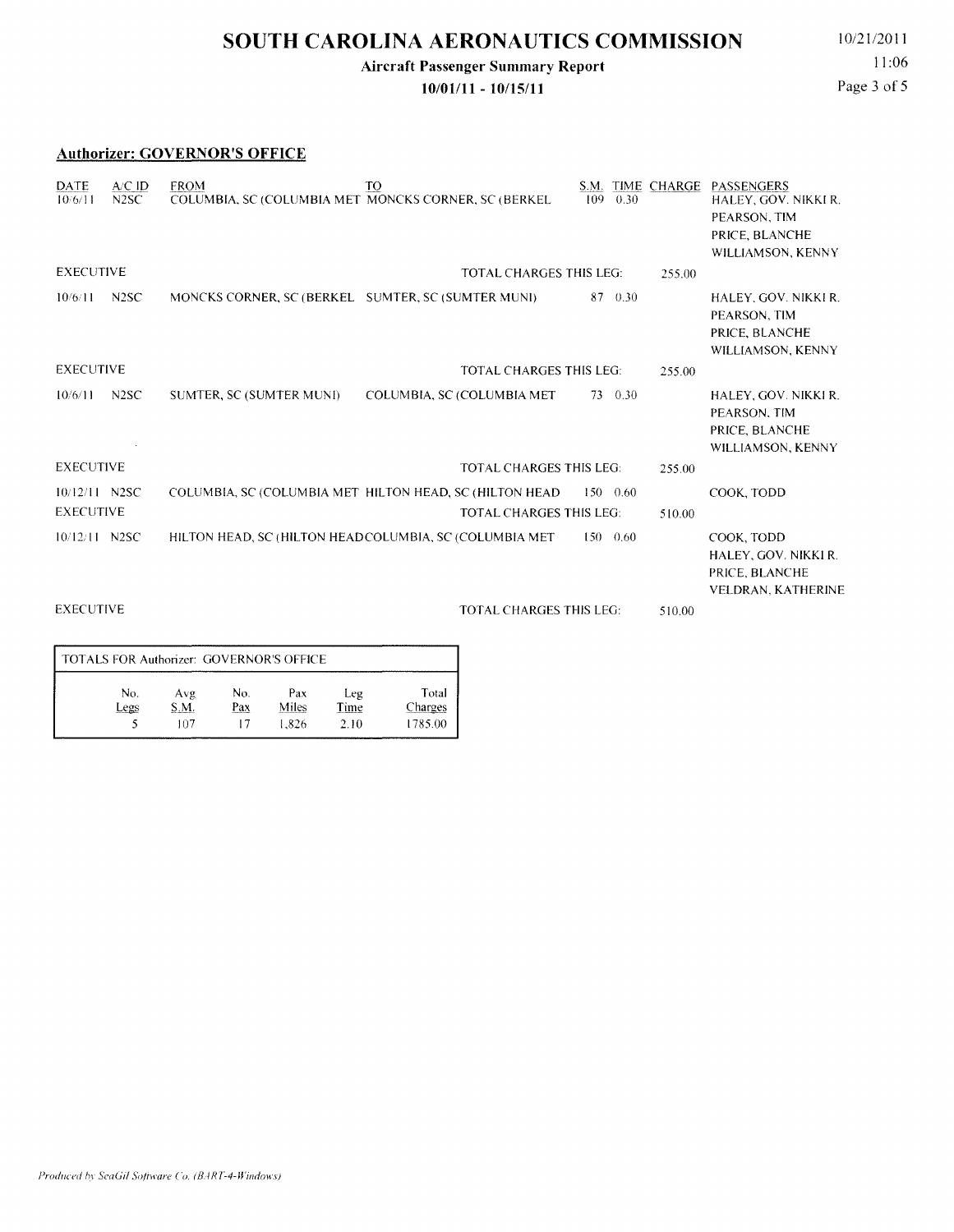## **SOUTH CAROLINA AERONAUTICS COMMISSION** 10/21/2011

### **Aircraft Passenger Summary Report**

**10/01/11 - 10/15/11** 

11:06 Page 4 of 5

#### **Authorizer: REP. HARRELL, ROBERT JR.**

| $AC$ ID<br><b>DATE</b> | TO<br><b>FROM</b>                                      | S.M.             | TIME CHARGE | PASSENGERS                                                        |
|------------------------|--------------------------------------------------------|------------------|-------------|-------------------------------------------------------------------|
| NISC.<br>10/12/11      | COLUMBIA, SC (COLUMBIA MET CHARLESTON, SC (CHARLESTON) | 124<br>0.40      |             | <b>FOSTER, GREG</b>                                               |
| <b>EXECUTIVE</b>       | <b>TOTAL CHARGES THIS LEG:</b>                         |                  | 440.00      |                                                                   |
| $10/12/11$ NISC        | CHARLESTON, SC (CHARLESTON LEXINGTON, NC (DAVIDSON COU | $228 \t0.70$     |             | <b>FOSTER, GREG</b><br>REP. HARRELL, ROBERT JR.<br>HARRELL, CATHY |
| <b>EXECUTIVE</b>       | TOTAL CHARGES THIS LEG:                                |                  | 770.00      |                                                                   |
| $10/12/11$ NISC        | LEXINGTON, NC (DAVIDSON COUCHARLESTON, SC (CHARLESTON  | 228 0.80         |             | <b>FOSTER, GREG</b><br>REP. HARRELL, ROBERT JR.<br>HARRELL, CATHY |
| <b>EXECUTIVE</b>       | <b>TOTAL CHARGES THIS LEG:</b>                         |                  | 880.00      |                                                                   |
| $10/12/11$ NISC        | CHARLESTON, SC (CHARLESTON COLUMBIA, SC (COLUMBIA MET) | $124 \quad 0.40$ |             | <b>FOSTER, GREG</b>                                               |
| <b>EXECUTIVE</b>       | <b>TOTAL CHARGES THIS LEG:</b>                         |                  | 440.00      |                                                                   |
|                        |                                                        |                  |             |                                                                   |

| TOTALS FOR Authorizer: REP. HARRELL, ROBERT JR. |      |     |       |       |         |  |  |  |  |
|-------------------------------------------------|------|-----|-------|-------|---------|--|--|--|--|
| No.                                             | Avg  | No. | Pax   | Leg   | Total   |  |  |  |  |
| Legs                                            | S.M. | Pax | Miles | Time. | Charges |  |  |  |  |
| 4                                               | 202  |     | 1.616 | 2.30  | 2530.00 |  |  |  |  |